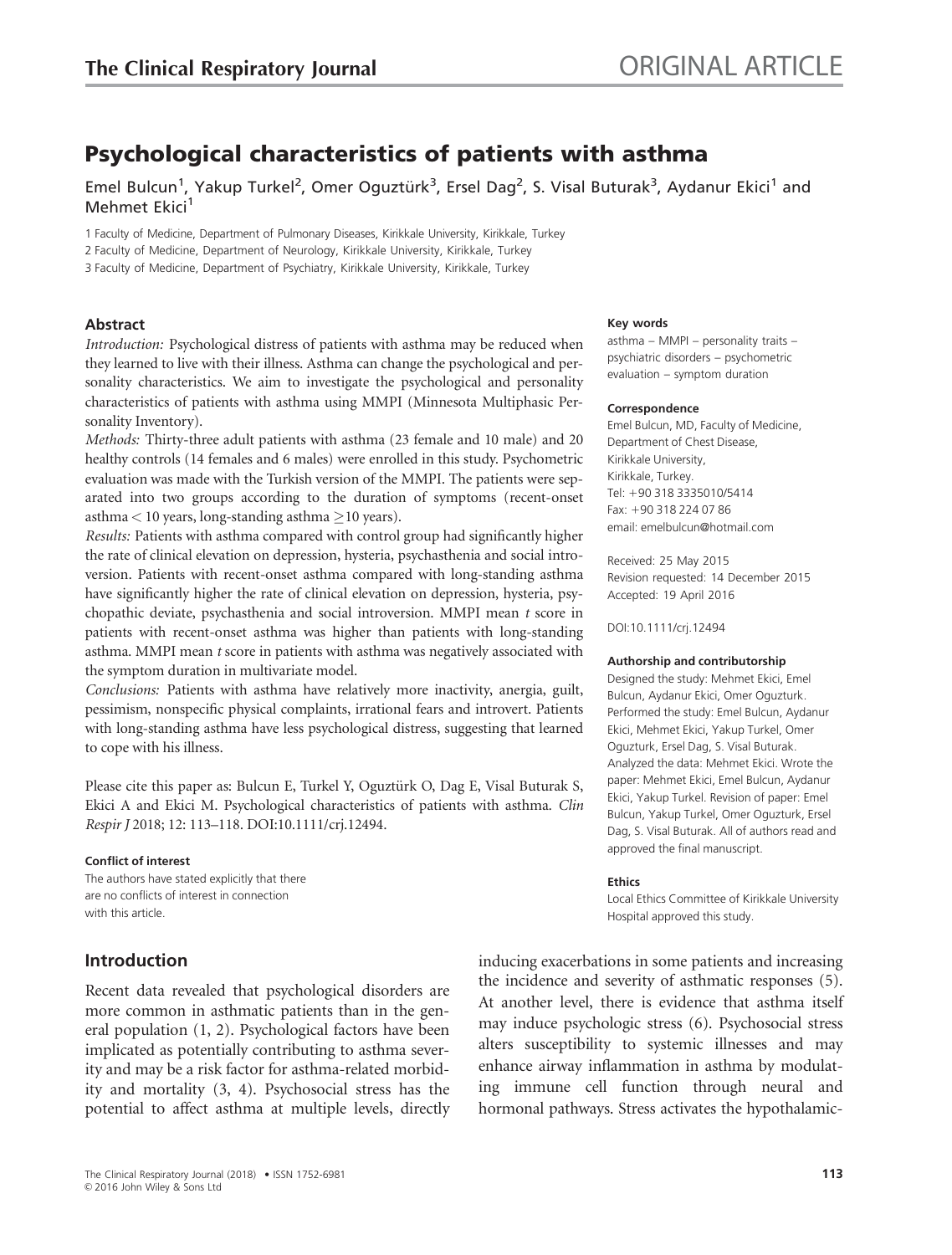pituitary-adrenal (HPA) axis. Release of endogenous glucocorticoids, as a consequence, may play a prominent role in altering the airway immune homeostasis. Despite substantial corticosteroid and catecholamine plasma levels, chronic psychosocial stress evokes asthma exacerbations (7).

Provided that psychological disturbances are recognized and treated in these patients, the asthma-related morbidity might be significantly reduced (8–10). Indeed, patients with chronic asthma spend their lifetime coping with the symptoms of their disease (11).

Living with asthma may affect psychological state of patients. Psychological distress of patients with asthma may be reduced when they learned to live with their illness. Asthma can change the psychological and personality characteristics. Minnesota multiphasic personality ınventory (MMPI) is a basic test that can be used to determine the psychosocial state and personality characteristics in daily practice. We aim to investigate the psychological and personality characteristics of patients with asthma using MMPI.

# Methods

Consecutive patients diagnosed with asthma, admitted to the out-patient clinic in the Department of Chest Disease at Kırıkkale University between January 2012 and December 2012, were included in this study. Asthma diagnosis was made according to the American Thoracic Society criteria with symptoms of episodic wheezing, cough and shortness of breath responding to bronchodilators and reversible airflow obstruction documented in at least one previous pulmonary function study (12).

Twenty age and gender matched healthy older adults were recruited from the visitors to the patient. They did not have asthma or any respiratory complaints. Healthy older adults and patients with asthma were lifelong non-smokers and none of them reported a present or previous history of exposure to hazardous airborne substances. The exclusion criteria for the asthma patients and healthy controls were: acute asthma attacks, other pulmonary diseases history such as chronic obstructive pulmonary disease, interstitial lung disease, or severe systemic diseasessuch as severe renal disorders, severe cardiovascular diseases, uncontrolled hypertension, malignensy, subjects using of any medication for a psychiatric disorder, and the presence of any organic disorders that might affect the psychiatric assessment. To prevent any bias and side effects of medication, we excluded asthma patients hospitalized or discharged from the hospital in the previous 4 weeks.

Generally, inhaled steroids and long-acting  $\beta$ 2-agonists were used as medication. No patients took intravenous, nebulized, or oral  $\beta$ 2-agonist, or intravenous aminophylline, or systemic corticosteroids or immunosuppressive therapy during the the previous 4 weeks.

Patients also had to be exacerbation-free during this period. Only patients and controls that voluntarily filled in the questionnaire and fulfilled all the questions were included.

Local Ethics Committee approved the study and all subjects enrolled in the study gave their written informed consent. All patients and controls were lifelong non-smokers.

At the same time, after measuring the height, clinician performed spirometry on each subject with a portable dry rolling spirometer (MIR spirobank, Rome, Italy) according to the recommendations of the American Thoracic Society, and calculated the results on the basis of predicted values (13, 14). FVC, FEV1, and FEV1/FVC were recorded.

For this study, we chose 10 years as the cutoff value in the differentiation of recent-onset asthma with longstanding asthma. Education levels of patients with asthma and control group were calculated with scala. Education level was classified as none  $= 1$ ; primary education= 2; high school = 3; university: 4. Education level was evaluated score as 1–4. In Table 1, education was changed as education level.

# Psychometric evaluation

Each patient underwent psychometric evaluation using the Turkish version of the MMPI (15, 16) which consists of 566 statements answered as "true" or "false," as applies to the patient. The scoring results in a standard profile, which consists of three "validity scales" and 10 "personality scales." The validity scales consist of lie, fake and defensive responses and they validate each profile. Subjects scoring beyond predetermined limits on these scales have answered the test with a bias, thus, invalidating the results of the personality scales. In this study, there were no biased profiles. The personality scales score characteristics were based on psychodiagnostic categories. Although, they are not considered indicators of psychopathology per se, the personal characteristics are moderately related to the content description of the category.

The personality scales consist of hypochondriasis, depression, hysteria, psychopathic deviate, masculinityfemininity, paranoia, psychasthenia, schizophrenia, hypomania and social introversion. The results on the MMPI test are expressed in standardized  $t$  scores. Thus,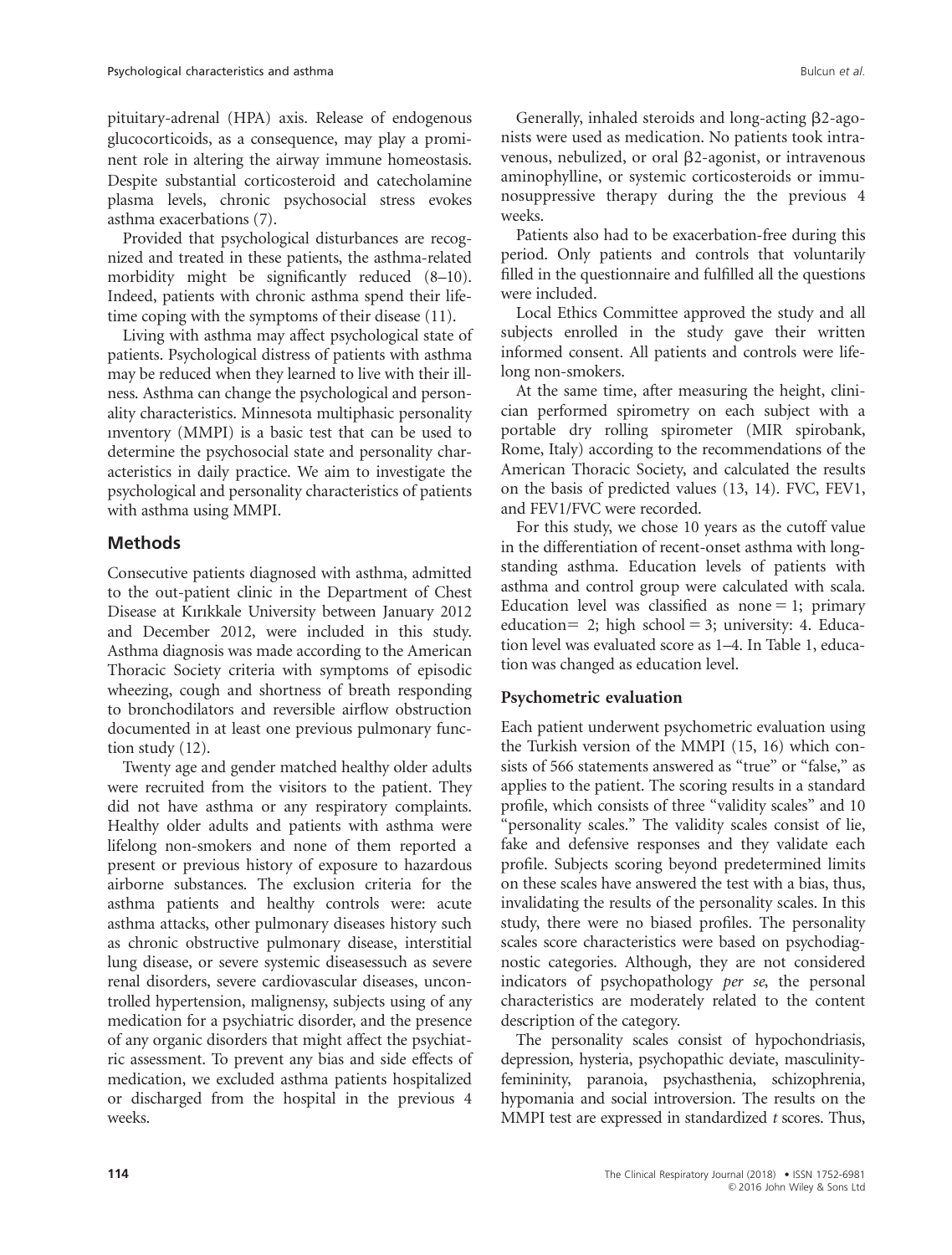| MMPI clinical scale     | Patients with asthma ( $n = 33$ ) |            | Controls $(n = 20)$              |            |             |
|-------------------------|-----------------------------------|------------|----------------------------------|------------|-------------|
|                         | Mean $\pm$ standard<br>deviation  | % Elevated | Mean $\pm$ standard<br>deviation | % Elevated | $P$ values* |
| Hypochondriasis         | $51.9 \pm 18.3$                   | 27.3       | $49.6 \pm 10.1$                  | 10.0       | 0.1         |
| Depression <sup>+</sup> | $57.0 \pm 11.7$                   | 27.3       | $50.3 \pm 7.8$                   | 5.0        | 0.04        |
| Hysteria                | $51.0 \pm 20.9$                   | 30.3       | $43.6 \pm 7.4$                   | 0          | 0.006       |
| Psychopathic deviate    | $48.6 \pm 14.1$                   | 15.0       | $48.9 \pm 10.5$                  | 15.2       | 0.9         |
| Masculinity/femininity  | 55.1 $\pm$ 8.8                    | 9.1        | $59.5 \pm 9.0$                   | 25.0       | 0.1         |
| Paranoia                | $52.9 \pm 17.3$                   | 27.3       | $51.2 \pm 10.6$                  | 10.0       | 0.1         |
| Psychasthenia           | $54.1 \pm 15.3$                   | 24.2       | $48.1 \pm 9.5$                   | 0          | 0.01        |
| Schizophrenia           | $49.6 \pm 10.1$                   | 6.1        | $47.6 \pm 10.3$                  | 10.0       | 0.5         |
| Hypomania               | $50.9 \pm 13.6$                   | 9.1        | 53.1 $\pm$ 7.7                   | 10.0       | 0.9         |
| Social introversion     | $55.1 \pm 11.3$                   | 27.3       | $51.9 \pm 7.3$                   | 5.0        | 0.04        |
| MMPI mean t score       | $52.6 \pm 11.2$                   |            | $50.4 \pm 5.4$                   |            | 0.4         |

**Table 1.** Means (standard deviation) and percentage of sample elevated  $(t > 65)$  for MMPI clinical scales in patients with asthma and controls

Significant P values are shown in the italics format.

\*Comparison of percentage of sample elevated ( $t > 65$ ) for MMPI clinical scales.  $+P = 0.02$ 

MMPI, Minnesota Multiphasic Personality Inventory.

Bold numerals, statistically significant.

a scale score is considered indicative of psychological dysfunction when the  $t$  value is  $> 65$ . We dichotomously classified each individual subject in terms of whether or not each scale fell in the clinically elevated range. Elevation was defined as a t score  $> 65$ . Absolute scores were the mean of standardized *t* scores.

# Statistical methods

All clinical parameters were expressed as mean  $\pm$ standard deviation, as well as percentages (for categorical variables). The patients with asthma and healthy controls were compared using a one-way ANOVA for continuous parameters and the chisquared test for categorical parameters. Multiple stepwise linear regression was performed to determine the relative contribution of possible confounding factors to MMPI mean t score. A P value of  $< 0.05$  was considered to be statistically significant.

# **Results**

The ages of the patients ranged between 27 and 73 years, and the mean  $48.3 \pm 14.0$  age was years, whereas the ages of the control patients ranged between 25 and 60 years and the mean age was  $44.8 \pm 9.0$  years.

No statistically significant difference was found between the patient and the control groups in terms of the mean ages and gender(f/m,  $23/10$  vs  $14/6$ ,  $P > 0.05$ , respectively).

Education levels of patients with asthma was slightly lower than the control groups  $(1.7 \pm 0.6 \text{ vs } 2.1 \pm 0.5,$  $P = 0.04$ , respectively).

Patients with asthma compared with the controls have significantly higher the rate of clinical elevation on depression, hysteria, psychasthenia and social introversion (Table 1).

In addition, patients with asthma compared with the controls have significantly higher absolute scores on depression (Table 1).

Patients with recent-onset asthma compared with long-standing asthma have similar mean age  $(46.9 \pm 14.3 \text{ vs } 49.8 \pm 13.9, P = 0.5, respectively)$  and similar gender distribution (n:7/10;41.2% vs n:3/ 13;18.8%  $P = 0.1$ , respectively).

Patients with recent-onset asthma compared with long-standing asthma have significantly higher the rate of clinical elevation on depression, hysteria, psychopathic deviate, psychasthenia and social introversion (Table 2).

Patients with recent-onset asthma compared with long-standing asthma have significantly higher absolute scores on depression, hysteria, hypochondriasis, psychasthenia and social introversion (Table 2).

Patients with recent-onset asthma compared with long-standing asthma have significantly higher values on FEV<sub>1</sub> as percentage predicted  $(93.0 \pm 16.5 \text{ vs }$ 77.4  $\pm$  15.9, P = 0.01, respectively) and liter (2.7  $\pm$  0.6 vs  $1.8 \pm 0.5$ ,  $P = 0.001$ , respectively).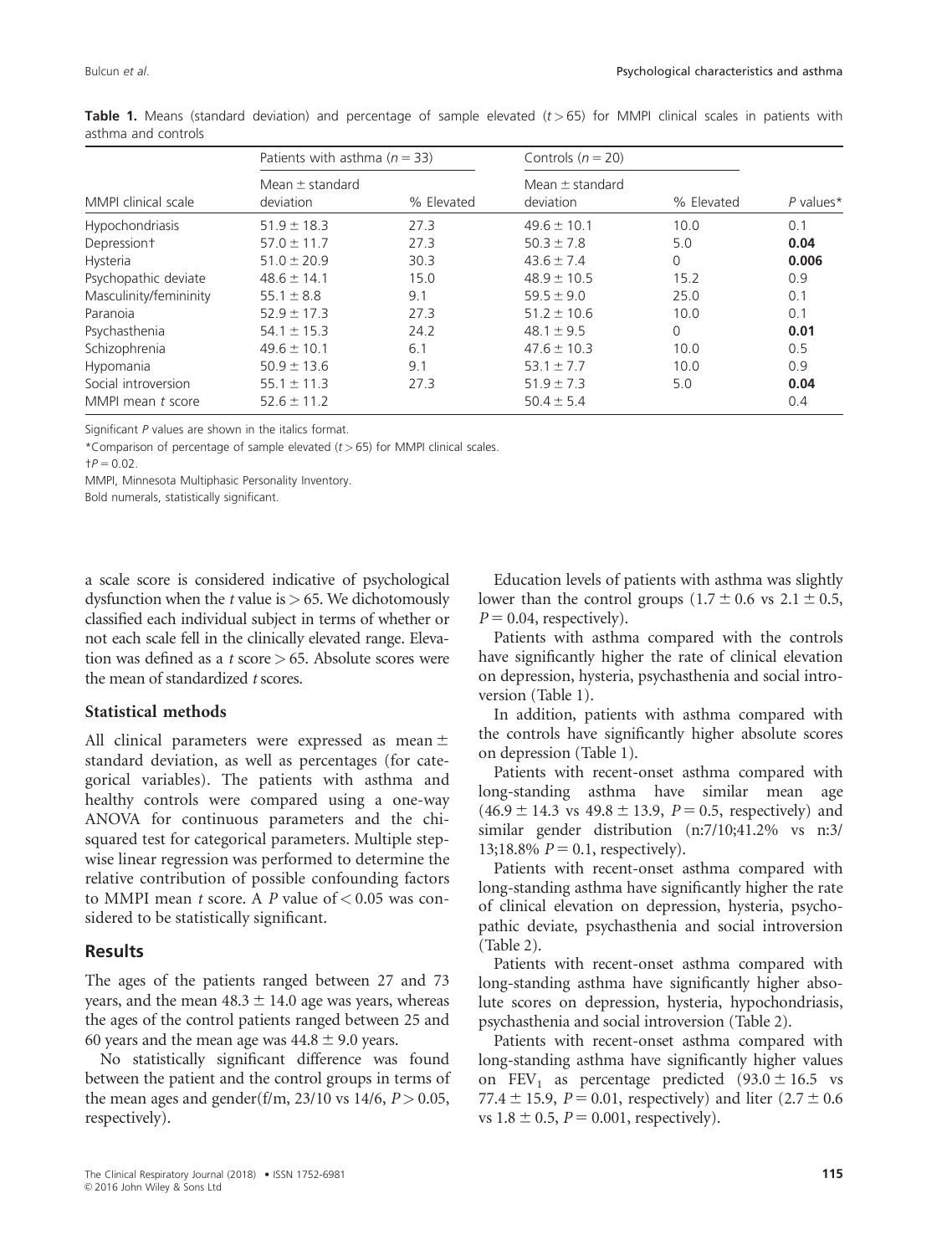| MMPI clinical scale    | Patients with long-Standing Asthma<br>(duration $>$ 10 years; $n = 16$ ) |            | Patients with recent-onset asthma<br>(duration <10 years; $n = 17$ ) |            |             |
|------------------------|--------------------------------------------------------------------------|------------|----------------------------------------------------------------------|------------|-------------|
|                        | Mean $\pm$ standard deviation                                            | % Elevated | Mean $\pm$ standard deviation                                        | % Elevated | $P$ values* |
| Hypochondriasist       | $46.3 \pm 10.2$                                                          | 12.5       | $57.2 \pm 22.6$                                                      | 41.2       | 0.06        |
| Depression#            | $48.6 \pm 6.3$                                                           | 0          | $65.0 \pm 10.0$                                                      | 52.9       | 0.001       |
| Hysteria§              | $42.0 \pm 16.8$                                                          | 6.3        | $59.6 \pm 21.1$                                                      | 52.9       | 0.004       |
| Psychopathic deviate   | $45.4 \pm 7.2$                                                           | 0          | $51.7 \pm 18.1$                                                      | 29.4       | 0.01        |
| Masculinity/femininity | $55.1 \pm 8.2$                                                           | 6.3        | $55.1 \pm 9.6$                                                       | 11.8       | 0.5         |
| Paranoia               | $52.5 \pm 11.0$                                                          | 18.8       | $53.2 \pm 22.0$                                                      | 35.3       | 0.2         |
| Psychasthenia¶         | $46.1 \pm 11.4$                                                          | 0          | $61.7 \pm 14.9$                                                      | 47.1       | 0.002       |
| Schizophrenia          | $46.9 \pm 9.3$                                                           | 0          | $52.2 \pm 10.4$                                                      | 11.8       | 0.1         |
| Hypomania              | $51.8 \pm 6.8$                                                           | $\Omega$   | $50.1 \pm 18.1$                                                      | 17.6       | 0.07        |
| Social introversion**  | $49.9 \pm 8.4$                                                           | 6.3        | $60.0 \pm 11.6$                                                      | 47.1       | 0.009       |
| MMPI mean t score      | $48.5 \pm 5.2$                                                           |            | $56.6 \pm 13.9$                                                      |            | 0.03        |

**Table 2.** Means (standard deviation) and percentage of sample elevated  $(t > 65)$  for MMPI clinical scales in patients with long standing and recent-onset asthma

Bold numerals, statistically significant.

\*Comparison of percentage of sample elevated  $(t > 65)$  for MMPI clinical scales.

 $*$ *\**  $P = 0.003$ .

MMPI mean t score in patients with recent-onset asthma compared with long-standing asthmawas higher (Table 2).

Symptom duration in patients with asthma was negatively associated with the MMPI mean t score in multivariate model (Table 3). However, there was not relation between the MMPI mean t score and sex, age, education, FEV1%.

# **Discussion**

Present study indicated that patients with asthma compared to control group had significantly higher the rate of clinical elevation on depression, hysteria, psychasthenia and social introversion. Accordingly, patients with asthma have more inactivity, anergia, guilt, pessi-

Table 3. The predictors of psychopathology in patients with asthma in multivariate model

|                  | MMPI mean t score |           |    |  |
|------------------|-------------------|-----------|----|--|
|                  | Beta              | $P$ value | R2 |  |
|                  | 18%               |           |    |  |
| Intercept        |                   | 0.0001    |    |  |
| Sex              | $-0.03$           | 0.8       |    |  |
| Age              | $-0.004$          | 0.9       |    |  |
| Education level  | 0.22              | 0.2       |    |  |
| FEV1%            | 0.26              | 0.1       |    |  |
| Symptom duration | $-0.42$           | 0.02      |    |  |
|                  |                   |           |    |  |

Bold numeral, statistically significant.

mism, non-specific physical complaints, irrational fears and introvert. In a study conducted in Turkey, as different than ours, asthma patients compared with the healthy controls had more personality disorders (PDs), avoidant and obsessive-compulsive PDs being as the most common. In addition, there was not any statistical differences between the asthma patients with PDs and severity of disease (17). Many factors including patient selection, disease severity, inclusion and exclusion criteria could be responsible for this disparity.

As a striking finding in our study, patients with recent-onset asthma compared with long-standing asthma had significantly higher the rate of clinical elevation on depression, hysteria, psychopathic deviate, psychasthenia and social introversion. Moreover, psychological distress measured by the MMPI mean t score in patients with recent-onset asthma was higher than patients with long-standing asthma. Furthermore, inmultivariate model, an important association between psychological distress and asthma duration provides additional evidence for the proposed relation. Accordingly, patients with long-standing asthma may have the better coping behaviour with the disease. Therefore, psychological distress of patients with asthma may be reduced when they learned to live with and adapt to the symptoms of their illness. People newly diagnosed with a chronic illness may have more psychological distress with their own emotional reactions than the illness itself until they go through

 $\uparrow P = 0.04$ .  $\ddagger P = 0.001$ .

 $\S P = 0.002$ .  $\P P = 0.001$ .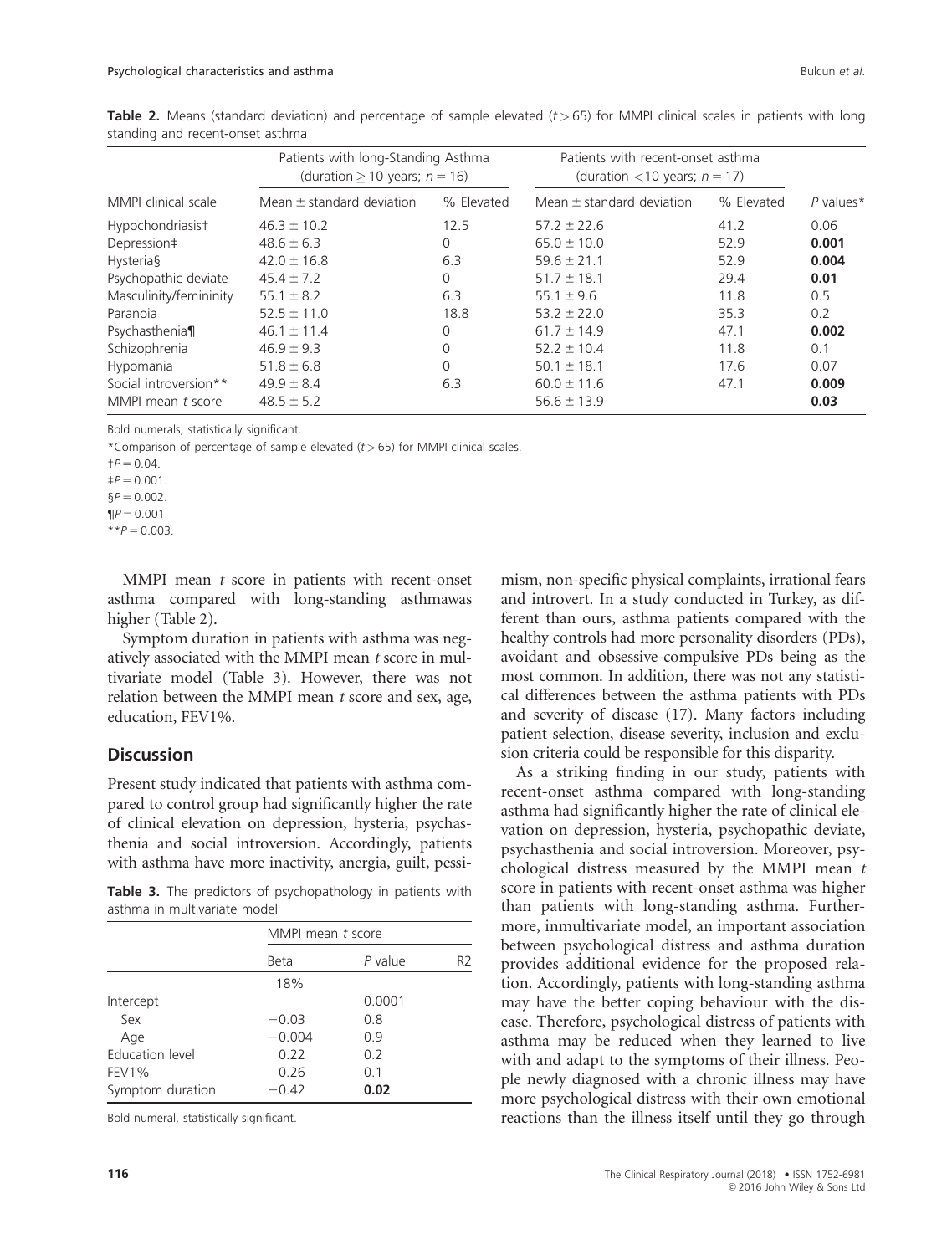an adaptation process and accept the new person they have become through the illness (18). Studies investigating the relationship between disease duration with the personality characteristics of patients with asthma showed conflicting results. In contrast to our study, in moderately asthmatic men, those with a longer duration of disease had significantly higher levels of depressive symptomatology and social introversion on MMPI scale than controls and those with shorter disease durations (19). In another study, in patients with asthma, those with a longer duration of disease had significantly higher levels of hysteria and hypochondriasis scores on MMPI scale than those with shorter disease durations (20).

In present study, patients with recent-onset asthma compared with long-standing asthma had significantly higher values on FEV1. On the other hand, studies investigating the relationship between disease severity with the psychological characteristics of patients with asthma revealed interesting results. A study in 36 outpatient asthmatics (12 females; age range: 18–52 year) indicated that moderate/severe asthmatic patients had more hypochondriasis traits than mild or moderate patients, thus, showing the worst coping behaviour with the disease (21). An study in patients who had suffered life threatening episodes of asthma indicated that there were no differences in psychiatric morbidity when compared with a control group of asthmatic patients (22). Twenty patients with "brittle" asthma had greater psychiatric disorder than those with less severe asthma, but that their personality profiles (according to the Eysenck Personality Inventory) are similar (23). In a study in the Netherlands, patients with prednisonedependent asthma had more anxiety and depression symptoms as compared to patients with severe nonprednisone dependent or mild-moderate asthma. In addition, there were no differences in personality traits (neuroticism, extraversion, openness, agreeableness, conscientiousness) between the three groups (24). Differences in our study may be a result of acceptance sense in the religious belief in our society. It can be difficult to interpret the different results of different studies. Unlike the literature, in our study, patients with longstanding asthma have more severe disease but less psychological distress. We thought that patients with longterm disease becomes more accepting due to the religious beliefs of our society's and therefore they encounter lesswith psychological problems due to illness.

There was some limitation in this study. The major criticism about the study is the small sample size. However, our results reached statistical significant. Another limitation, we did not examine economic status of the subjects. However, we studied education status of all subjects. Generally, socio-economic situation parallels with the educationin society. Besides, education levels of patients with asthma was lower than the control groups. However, symptom duration in patients with asthma was negatively associated with the MMPI mean  $t$  score in multivariate model independently from education level. Futhermore, We were unable to provide information about asthma control levels. We determined the severity of asthma according to the PFT values. However, no patient had to be exacerbation during this period. All patients were included to this study in stable period.

In conclussion, patients with asthma had relatively greater psychopathology than healthy controls, associated with depressed mood, low self-esteem, non-specific physical complaints, irrational fears and introvert. Patients with long-standing asthma have less psychological distress, suggesting that they use positive coping styles. Further studies in larger samples are needed to explain personality traits in patients with asthma.

# References

- 1. Centanni S, Di Marco F, Castagna F, Boveri B, Casanova F, Piazzini A. Psychological issues in the treatment of asthmatic patients. Respir Med. 2000;94: 742–9.
- 2. Brown ES, Khan DA, Mahadi S. Psychiatric diagnoses in inner city outpatients with moderate to severe asthma. Int J Psychiatry Med. 2000;30: 319–27.
- 3. Nejtek VA, Brown ES, Khan DA, Moore JJ, Van Wagner J, Perantie DC. Prevalence of mood disorders and relationship to asthma severity in patients at an inner-city asthma clinic. Ann Allergy Asthma Immunol. 2001;87: 129–33.
- 4. Ten Brinke A, Ouwerkerk ME, Bel EH, Spinhoven P. Similar psychological characteristics in mild and severe asthma. J Psychosom Res. 2001;50: 7–10.
- 5. Van Scott MR, Reece SP, Olmstead S, Wardle RR. Effects of acute psychosocial stress in a nonhuman primate model of allergic asthma. J Am Assoc Lab Anim Sci. 2013;52: 157–64.
- 6. Ritz T, Steptoe A, DeWilde S, Costa M. Emotions and stress increase respiratory resistance in asthma. Psychosom Med. 2000;62: 401–12.
- 7. Haczku A, Panettieri RA. Social stress and asthma: the role of corticosteroid insensitivity. J Allergy Clin Immunol. 2010;125: 550–8.
- 8. Rubin NJ. Severe asthma and depression. Arch Fam Med. 1993;2: 433–40.
- 9. Ten Brinke A, Ouwerkerk ME, Zwinderman AH, Spinhoven P, Bel EH. Psychopathology in patients with severe asthma is associated with ıncreased health care utilization. Am J Respir Crit Care Med. 2001;163: 1093–6.
- 10. Dyer CAE, Hill SL, Stockley RA, Sinclair AJ. Quality of life in elderly subjects with a diagnostic label of asthma from general practice registers. Eur Respir J. 1999;14: 39–45.